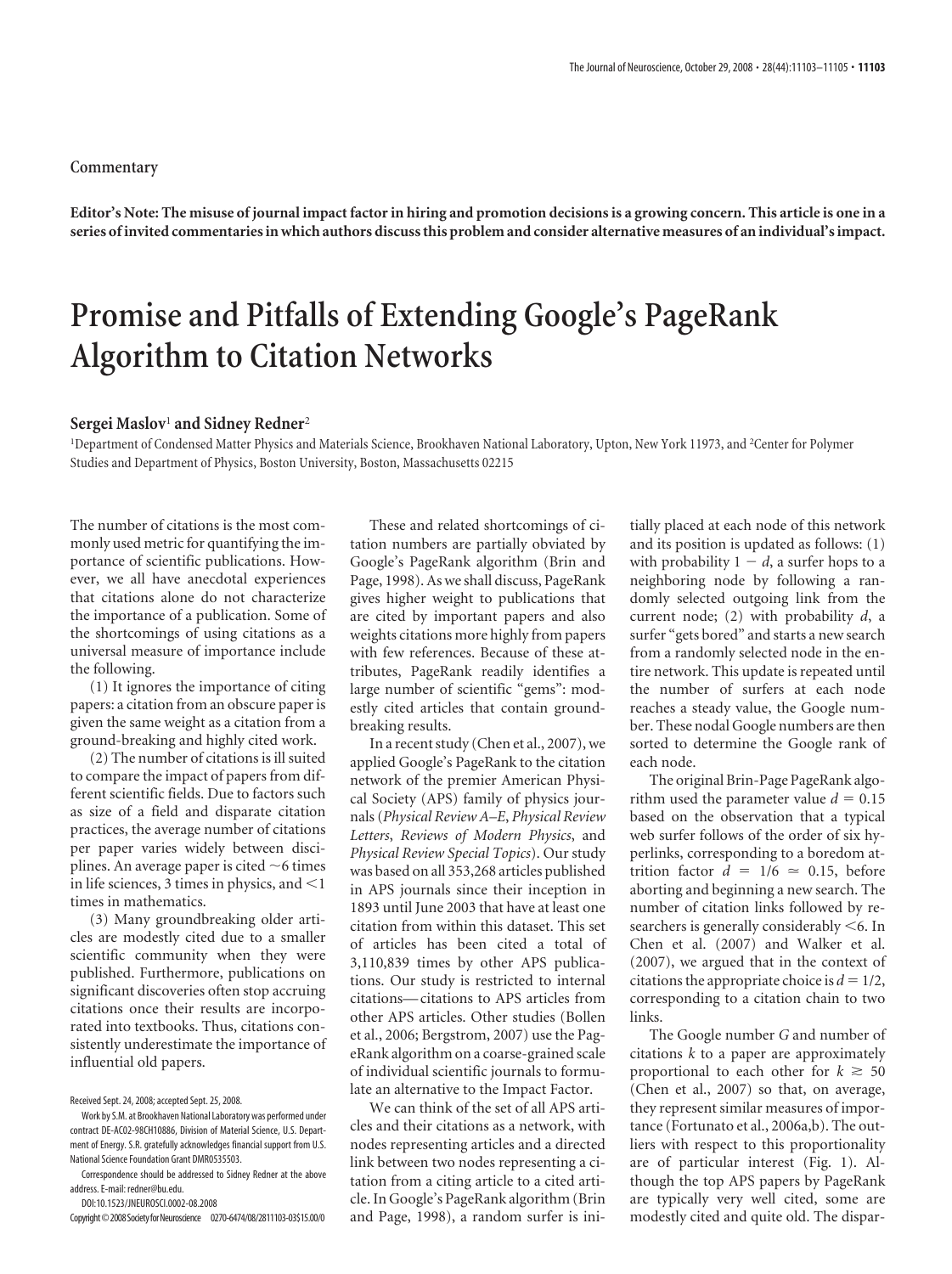|  | Table 1. Top non-review-article APS publications ranked according to PageRank (PR), citation number (CNR), and CiteRank (CR) (Walker et al., 2007) |  |  |
|--|----------------------------------------------------------------------------------------------------------------------------------------------------|--|--|
|  |                                                                                                                                                    |  |  |

| <b>PR</b> | <b>CNR</b> | CR  | <b>Publication</b>   | Title                                       | Author(s)                             |
|-----------|------------|-----|----------------------|---------------------------------------------|---------------------------------------|
|           | 54         | 42  | PRL 10, 531 (1963)   | <b>Unitary Symmetry and Leptonic Decays</b> | Cabibbo (C)                           |
| 2         |            | 10  | PR 108, 1175 (1957)  | Theory of Superconductivity                 | Bardeen, Cooper, and Schrieffer (BCS) |
|           |            |     | PR 140, A1133 (1965) | Self-Consistent Equations.                  | Kohn and Sham (KS)                    |
| 4         |            |     | PR 136, B864 (1964)  | Inhomogeneous Electron Gas                  | Hohenberg and Kohn (HK)               |
|           |            | 58  | PRL 19, 1264 (1967)  | A Model of Leptons                          | Weinberg (W)                          |
| 6         | 55         | 37  | PR 65, 117 (1944)    | Crystal Statistics.                         | Onsager (0)                           |
|           | 95         | 293 | PR 109, 193 (1958)   | Theory of the Fermi Interaction             | Feynman and Gell-Mann (FG)            |
| 8         | 17         | 13  | PR 109, 1492 (1958)  | Absence of Diffusion in                     | Anderson (A)                          |
| 9         | 1853       | 133 | PR 34, 1293 (1929)   | The Theory of Complex Spectra               | Slater (S)                            |
| 10        | 12         |     | PRL 42, 673 (1979)   | <b>Scaling Theory of Localization</b>       | Abrahams, Anderson, et al. (AA)       |
| 11        | 712        | 106 | PR 43, 804 (1933)    | Constitution of Metallic Sodium             | Wigner and Seitz (WS)                 |

The full database of PageRank and CiteRank values of APS publications is accessible at http://www.cmth.bnl.gov/ $\sim$ maslov/citerank.



**Figure 1.** Scatter plot of the Google number versus number of citations for APS publications with  $>$  100 citations. The top Google-ranked papers (filled) are identified by author(s) initials and their details are given in Table 1. The solid curve is the average Google number of papers versus number of citations when binned logarithmically.

ity between PageRank and citation rank arises because the former involves both the number of citations and quality of the citing articles. The PageRank of a paper is enhanced when it is cited by its scientific "children" that themselves have high PageRank and when these children have short reference lists. That is, children should be influential and the initial paper should loom as an important "father figure" to its children.

The top articles according to Google's PageRank would be recognizable to almost all physicists, independent of their specialty (Table 1). For example, Onsager's (1944) exact solution of the twodimensional Ising model (Fig. 1, the point labeled with *O*) was both a calculational tour de force as well as a central development in critical phenomena. The paper by Feynman and Gell-Mann (FG) introduced the  $V - A$  theory of weak interactions that incorporated parity nonconservation and became the "standard model"

of the field. Anderson's paper (A), "Absence of Diffusion in Certain Random Lattices" gave birth to the field of localization and was cited for the 1977 Nobel prize in physics. Particularly intriguing are the articles "The Theory of Complex Spectra," by J. C. Slater (S) and "On the Constitution of Metallic Sodium" by E. Wigner and F. Seitz (WS) with relatively few APS citations (114 and 184, respectively, as of June 2003). Slater's paper introduced the determinant form of the many-body wave-function that is so ubiquitous that the original work is no longer cited. Similarly, the latter paper introduced the Wigner–Seitz construction that constitutes an essential curriculum component in any solid-state physics course.

The PageRank algorithm was originally developed to rank web pages that are connected by hyperlinks and not papers connected by citations. The most important difference between these two networks is that, unlike hyperlinks, citations cannot be updated after publication. The constraint that a paper may only cite earlier works introduces a time ordering to the citation network topology. This ordering makes aging effects much more important in citation networks than in the World-Wide Web. The habits of scientists looking for relevant scientific literature are also different from web surfers. Apart from the already-mentioned shorter depth search  $(1/d = 2)$ , scientists often start literature searches with a paper of interest that they saw in a recent issue of a journal or heard presented at a conference. From this starting point a researcher typically follows chains citations that lead to progressively older publications.

These observations led us to modify the PageRank algorithm by initially distributing random surfers exponentially with age, in favor of more recent publications (Walker et al., 2007). This algorithm, CiteRank, is characterized by just two parameters: *d* (the inverse of the average citation depth) and  $\tau$  (the time constant of the bias toward more recent publications at the start of searches). The optimal values of these parameters that best predict the rate at which publications acquire recent citations are  $d = 0.5$  and  $\tau = 2.6$ years for APS publications. With these values, the output of the CiteRank algorithm quantifies the relevance of a given publication in the context of currently popular research directions, whereas that of PageRank corresponds to its "lifetime achievement award." The database with the results of application of both algorithms to the citation network of APS publications can be accessed online at http://www.cmth.bnl.gov/  $\sim$ maslov/citerank.

Google's PageRank algorithm and its modifications hold great promise for quantifying the impact of scientific publications. They provide a meaningful extension to traditionally used importance